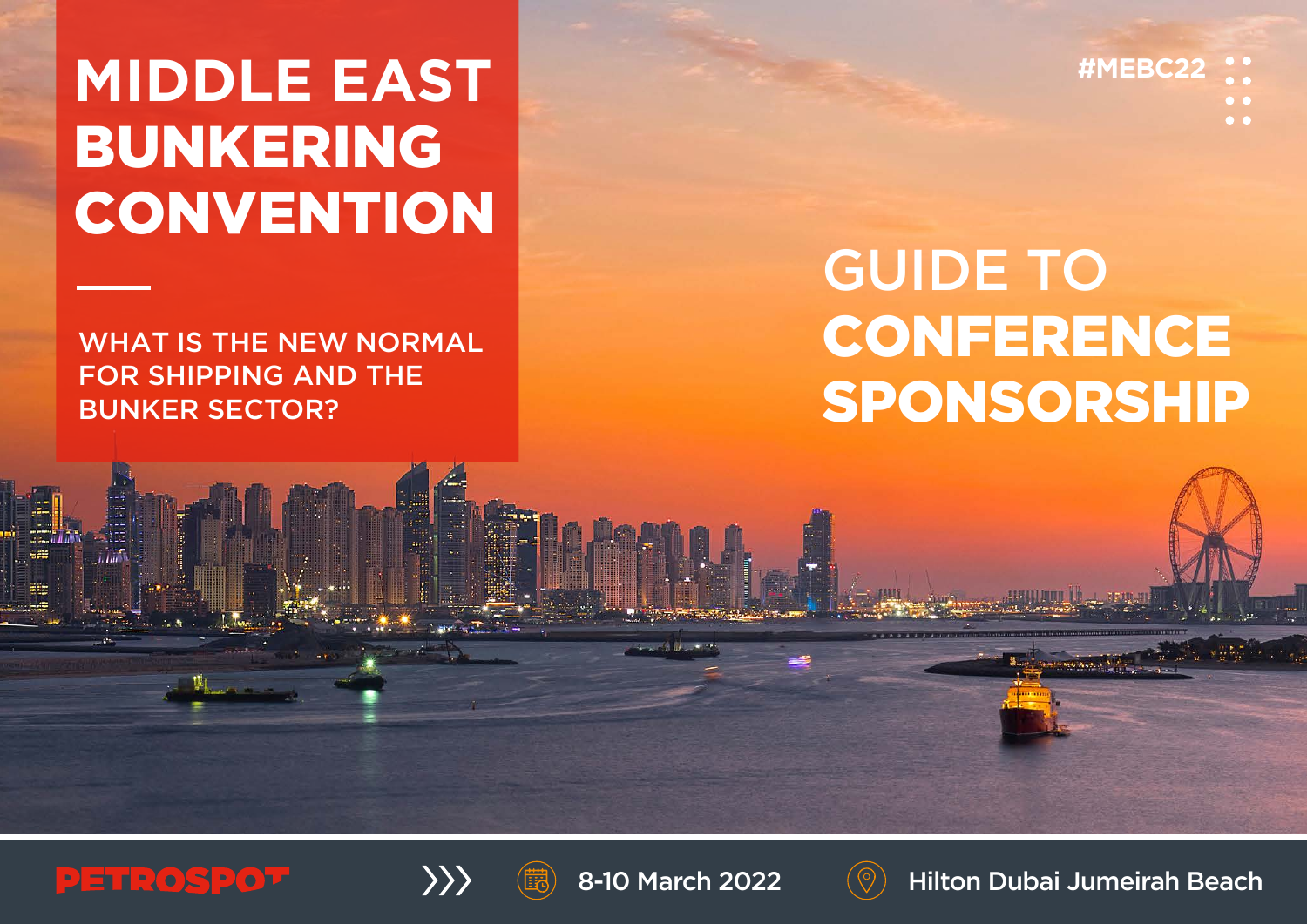

### ABOUT MEBC 2022

Now in its seventh year, the *Middle East Bunkering Convention* returns to Dubai in March 2022, providing a key forum for lively and informed discussion about the state of play for the bunker industry and wider shipping markets as global trade adjusts to the constraints and challenges caused by the COVID-19 pandemic.

As always, *MEBC* will look at the issues that have an impact on bunkering in the Middle East, whilst providing a useful and comprehensive overview of the global marine fuel supply and demand picture.

The pandemic continues to disrupt commerce and trade flows and the shipping market is in a state of flux as it tries to recalibrate and adjust to the 'new normal'. The container and bulk segments are booming but other sectors are still hoping for a bounce back. The bunker business has coped well with the recent volatility in the shipping market but bunker demand has not yet returned to 2019 levels and the spectre of a credit squeeze, although deflected after the introduction of the 0.50% global bunker cap in 2020, still remains.

The way the bunker sector goes about its business is also changing, with digitalisation playing a larger role in commercial transactions and areas such as fuel consumption optimisation and the requirements for compliance becoming ever more stringent. The marine fuels sector is experiencing unremitting pressure to be more transparent in its commercial and operational practices.

The Middle East market is also experiencing change and growth in the refining and port sectors, and new alternative bunker fuels are emerging on the horizon to enable compliance with IMO greenhouse gas reduction targets.

*MEBC 2022* will bring together industry experts to explain what the 'new normal' may be for the bunker business and to share their insights on fuel quality, legal issues, commercial and technology developments, and the future supply and demand landscape.

> **INTERESTED IN SPEAKING?** Please email Llewellyn Bankes-Hughes: [LBH@petrospot.com](mailto:LBH%40petrospot.com?subject=MEBC22%20Speaker%20ops)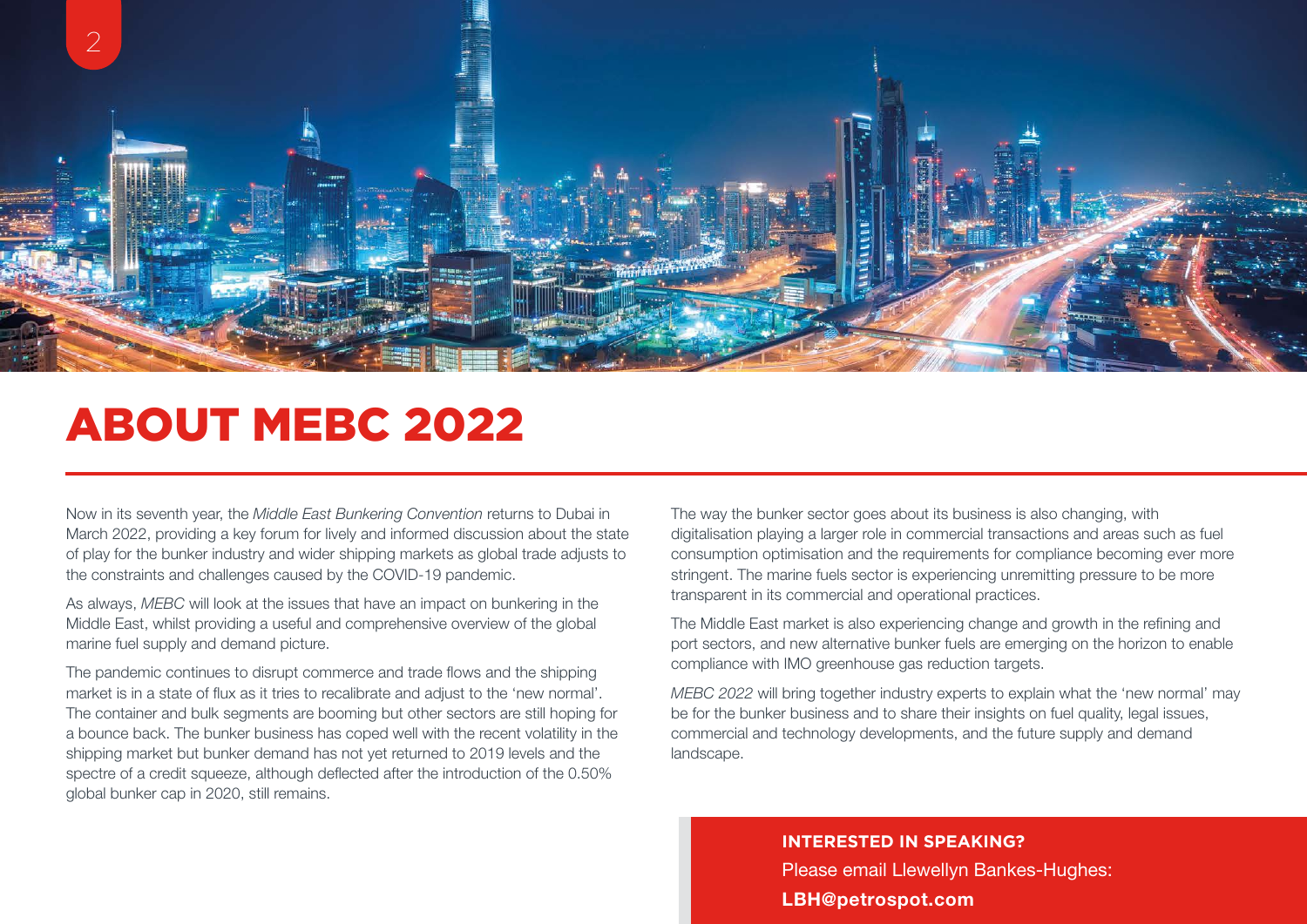### THE WEEK WILL INCLUDE:

#### TRAINING COURSE

#### Tuesday 8 March 2022:

#### AN INTRODUCTION TO SHIPPING MARKET FUNDAMENTALS

This one-day course introduces the main concepts in modelling physical shipping markets, including how to measure and report supply and demand; how to model freight rates using supply and demand; and how to model freight rates using econometrics. Lectured by Mark Williams.

#### Delegate Rate: £350

**[READ MORE](https://www.petrospot.com/events/mebc22-dubai/programme/mebc22-smf)**

#### MEBC CONFERENCE

#### Wednesday 9 – Thursday 10 March

The one and a half-day conference will combine hard-hitting and absorbing intellectual content. It is aimed at shipowners and operators, bunker supplies and traders, surveyors, agents, maritime lawyers and related service industries.

Early Bird Rate: £550 (ends 14 January 2022) Standard Pass: £750

#### **[VIEW PROGRAMME](https://www.petrospot.com/events/mebc22-dubai/programme/mebc22-programme)**

#### JEBEL ALI PORT TOUR

#### Thursday 10 March

All registered training course and *MEBC*  Conference delegates are invited to register their interest in joining the tour but should be aware that the itinerary could be subject to change, or the tour could be cancelled at short notice depending on COVID-19 restrictions that are in force within the port area at the time.

#### **[REGISTER YOUR INTEREST](mailto:info%40petrospot.com?subject=MEBC%20Jebel%20Ali%20Tour)**

#### ship.energy roundtable

Tuesday 8 March 2022:

#### Shipping's Energy Transition – Industry drivers and challenges

This roundtable will bring together industry experts to discuss shipping's decarbonisation and how the bunker industry should prepare for it. It will look at the challenges of scaling up the supply and global availability of alternative fuels, such as biofuels, LNG, methanol, ammonia and hydrogen, as well as the development of battery and fuel cell technology.

The discussion will also look at how this energy transition will be financed, who should share the cost burden and if – and when – market-based measures should be introduced to accelerate and support shipping's energy revolution.

### [VENUE](https://www.petrospot.com/events/mebc22-dubai/location)

Petrospot is delighted to be holding *Maritime Week Las Palmas* at the Hilton Dubai Jumeirah.

The Walk, Jumeirah Beach Residence, Dubai

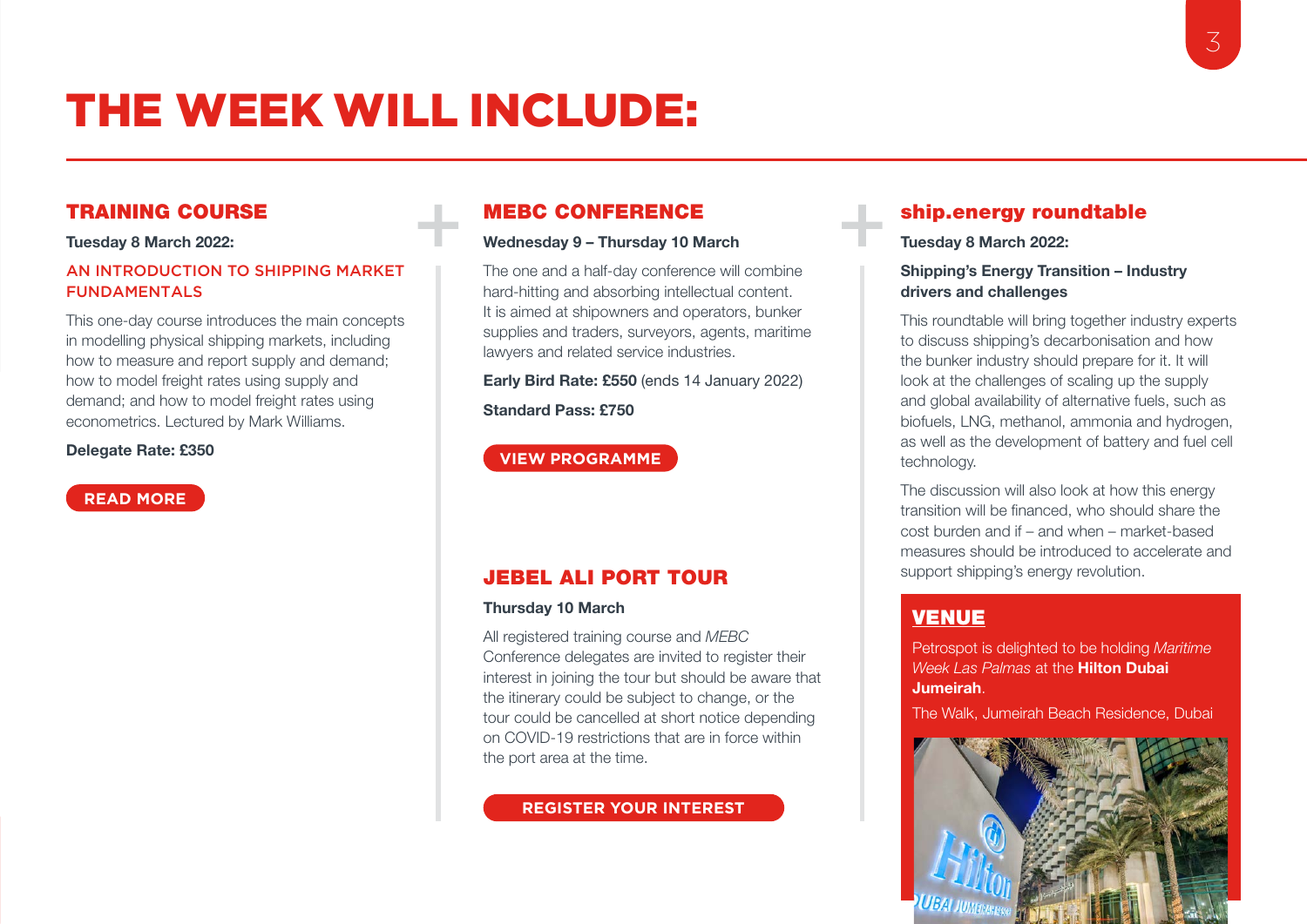## HOW YOU BENEFIT WHAT YOU GET

Sponsorship impacts on visitors more powerfully than any other marketing tool and is a direct, cost-effective route to your target market. Your participation enables you to:

- Demonstrate your commitment to the maritime industry
- Get yourself noticed by key decision makers
- Increase your company's branding and publicity within the industry
- Initiate direct contact with potential clients
- Take advantage of unrivalled networking opportunities.

#### HOW TO GET THE BEST EXPOSURE

Early confirmation of your sponsorship of the *Middle East Bunkering Convention*  ensures a higher level of exposure, as an extensive promotional campaign (including editorial coverage, advertisements, direct mail, email campaigns and web presence) is implemented in the lead up to the event. It also gives you the opportunity to pick and choose the options best suited to your needs, or to work with us to produce your unique, tailor-made sponsorship package.

#### GET IN TOUCH

We have to work on a strictly first come, first served basis, so if you are interested in sponsorship, please make sure you book early, to avoid someone else getting there first!

Email: info@petrospot.com

#### ALL SPONSORSHIP OPTIONS INCLUDE:

- Your company logo, bio and URL link on the conference website
- Targeted announcements of your sponsorship via social media in the run-up to the event
- Company branding on Petrospot's conference e-mail campaigns to over 21,000 industry professionals
- Subject to space and availability, your company logo will appear in Bunkerspot magazine as part of Petrospot's print advertising campaigns promoting its global conferences

#### ON THE DAY

- Company logo on digital screens throughout the conference
- Company logo on conference banners and Delegate Folders

Maximize your participation, book your sponsorship

#### [SPONSOR HERE](https://www.petrospot.com/events/mebc22-dubai/sponsorevent)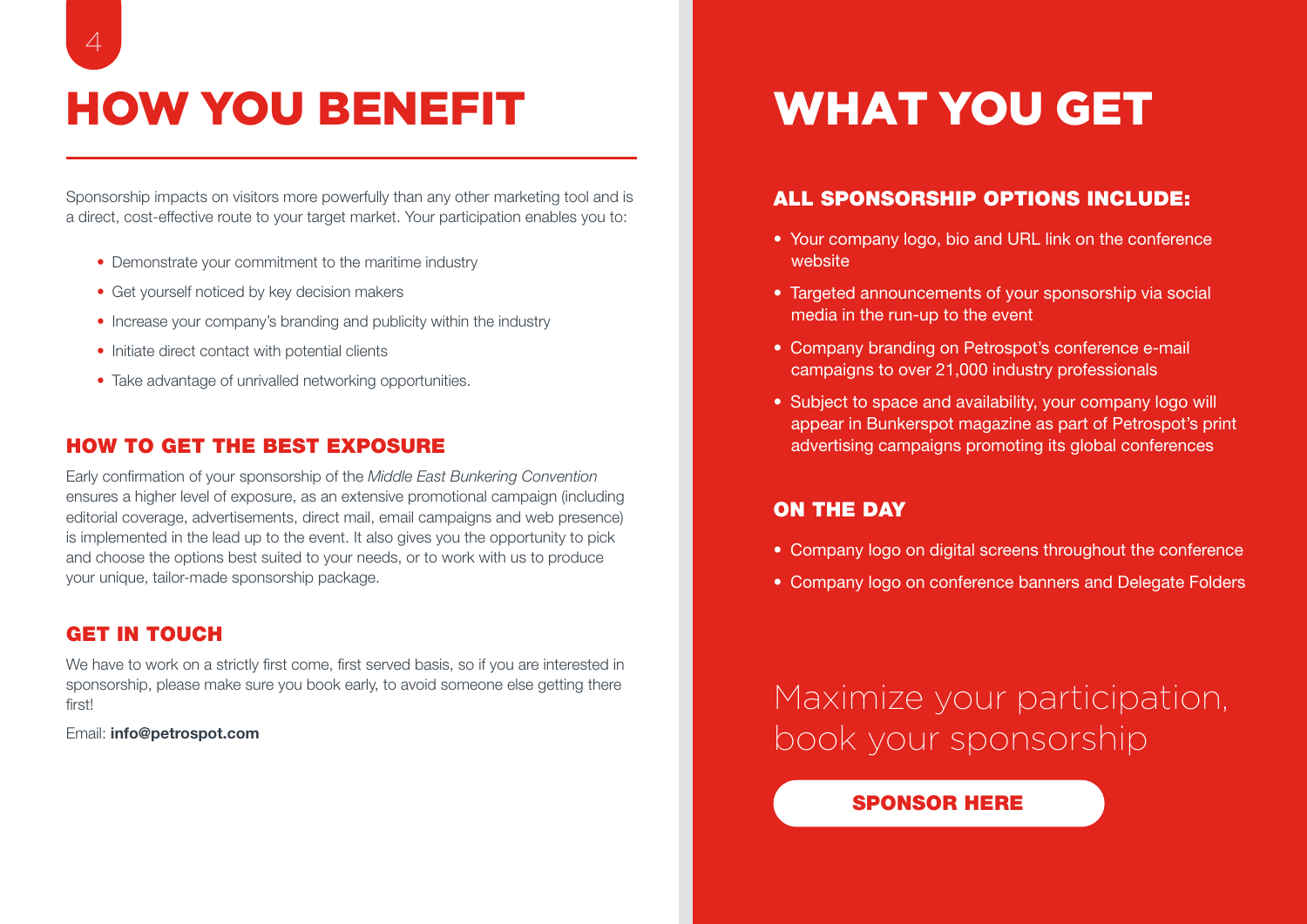## SPONSORSHIP OPTIONS

#### POSITION YOURSELF AS A MARKET LEADER AND GENERATE LEADS

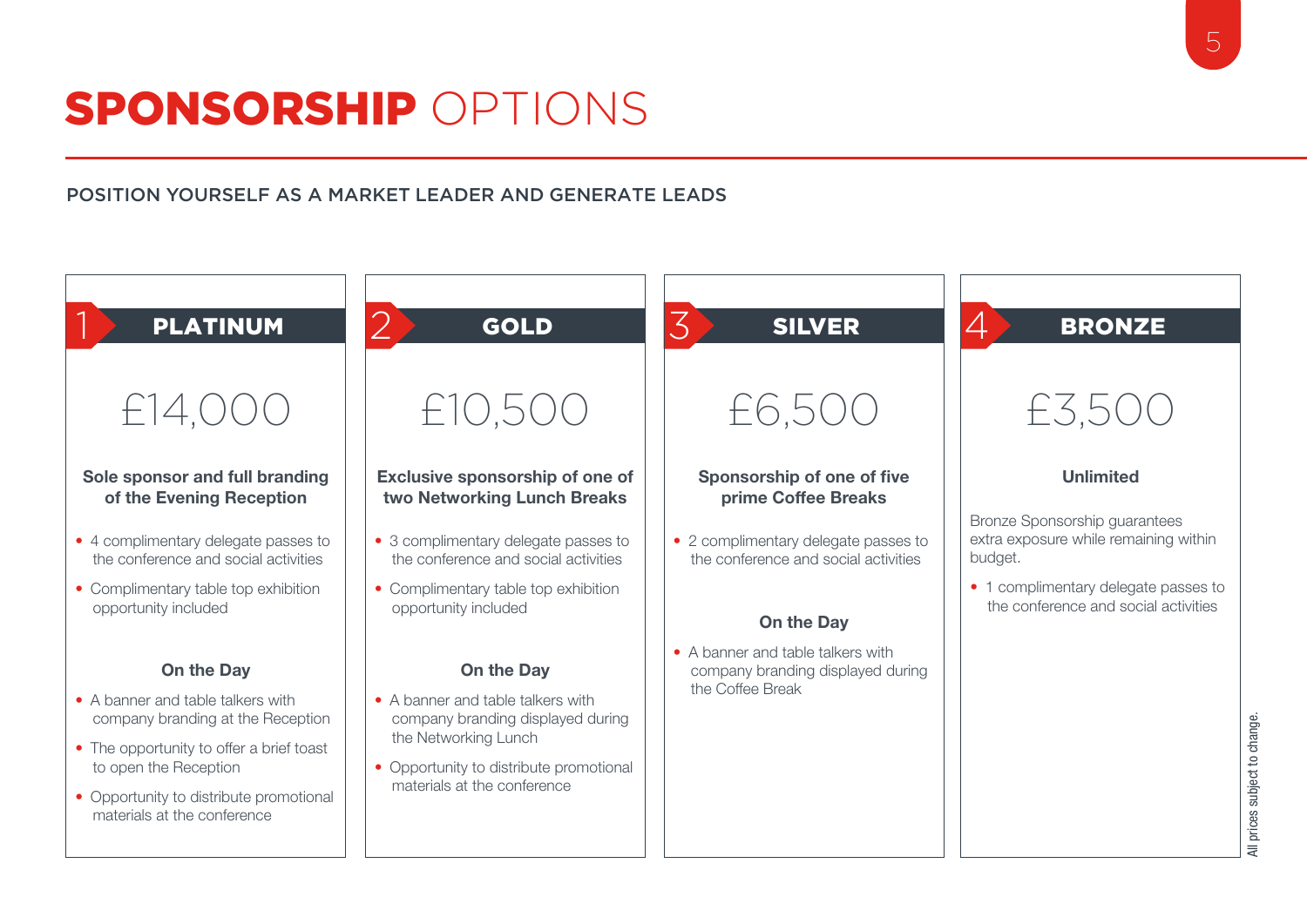### SPONSORSHIP OPTIONS



To learn more about our sponsorship and exhibition packages, please contact **[info@petrospot.com](mailto:info%40petrospot.com?subject=MEBC%20Sponsorship)**